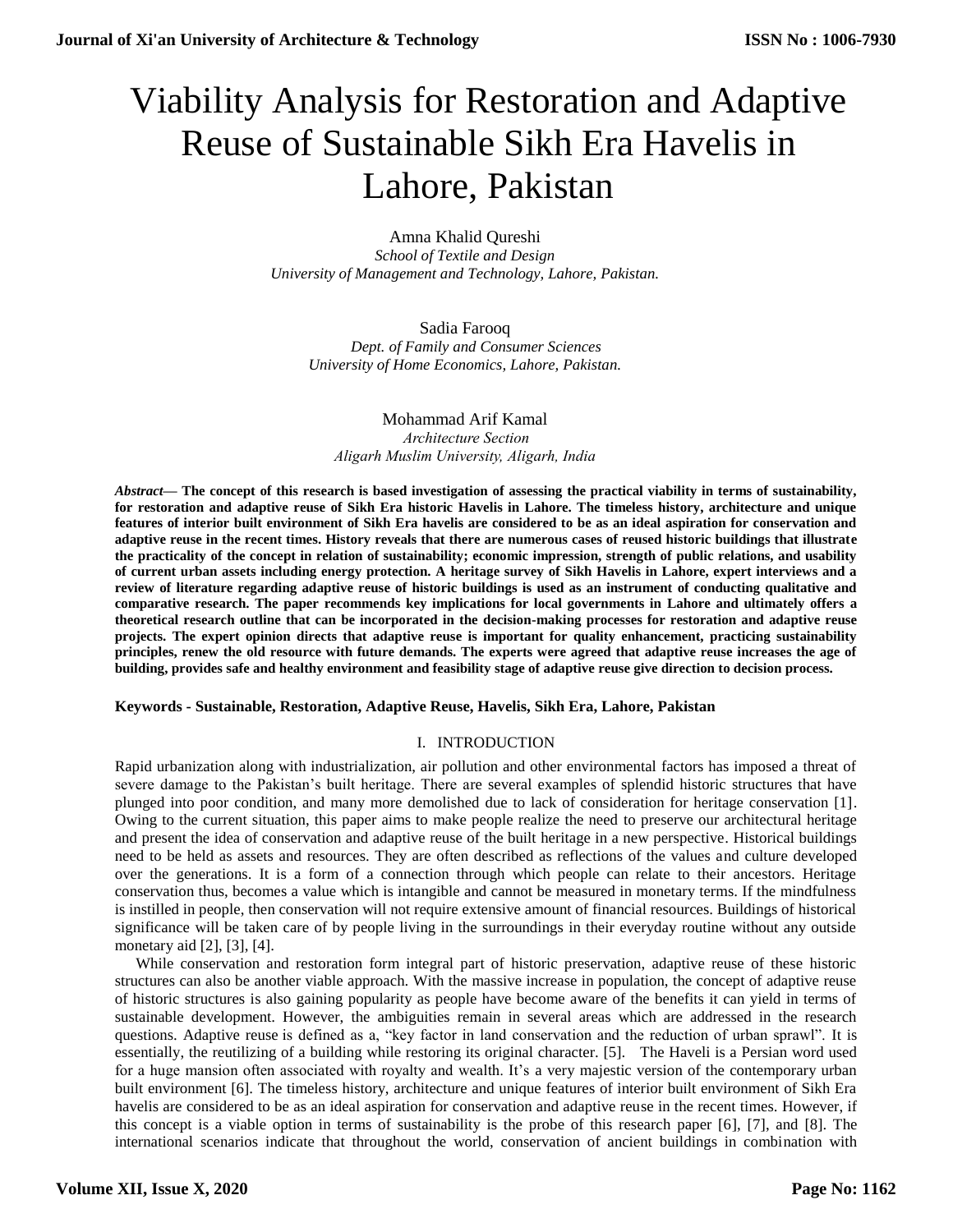# **Journal of Xi'an University of Architecture & Technology**

adaptive reuse is a common practice. For instance, in India, Rajasthan, many *havelis* have been turned into hotels to promote heritage tourism. There is a growing need for the concerned authorities to implement the same model and declare all the *havelis* of Sikh Era as heritage sites and prospects for adaptive reuse [5], [6], [7], [8], and [9]. The creation of a contemporary space in a heritage building is a promising idea due to several factors. One of the fine examples of adaptive reuse is "Mangaldass ni Haveli' an abandoned *haveli* turned into a boutique heritage hotel and restaurant [8]. Considering all three aspects of sustainability namely environmental, social and economic viability [10] the research investigated into the pros and cons of adaptive reuse for Sikh Era *havelis*. *Research Objective:*

 To investigate contribution of adaptive reuse along with conservation of heritage buildings to a more sustainable urban setting.

#### II. LITERATURE REVIEW

The City of Lahore is labeled as one of the eight old cities of the ancient world because of the historic buildings. The Sikh Era *havelis* form an important part of Lahore's cultural heritage. Most of these ancient buildings are outstanding examples of sustainable architecture, with built-in means of insulation specifically designed to be naturally energy efficient. These all can be incorporated with new urban building systems and can be utilized as adaptive reuse to fulfill the requirements of contemporary urban population [6]. Internationally; there are several examples of previously done adaptive reuse projects that have proven to be a viable option in terms of sustainability. One of the finest cases in point, is a former 13<sup>th</sup> century church which is now turned into a spectacular library located in the Netherlands. These stunning 700 years old church was left to abandonment before it was converted into one of the world most beautiful bookshop [11].

There are plenty of similar proposals that can be worked on with reference to the ancient havelis in the Walled City of Lahore. However, the impact of these projects on environment, social and economic aspect is yet to be inquired in this region. Examples closest to our scenario, are from India, where adaptive reuse of Haveli forms is now becoming a common practice. Restoration and adaptive reuse of Sikh Ram Lal Khemka Haveli, Kashmere Gate Dehli is one of the first restoration and adaptive reuse initiative in the Walled City of Dehli [8], [9]. The beautiful haveli has turned into a modern residential unit. The process of adaptive reuse involved comprehensive structural repair including electrical works and interior design. Another significant aspect is the renewal of historic finishes such as china mosaic, lime stucco plaster etc. The project has proven to be an exemplary precedent of a sustainable forthcoming model to be implemented in the havelis of our region.

There is an ever-increasing awareness and acceptance all over the world regarding conservation of heritage buildings to provide benefits in relation to sustainability (environmental, social and economic). Arif Kamal in his research has analyzed the heritage architecture of Lucknow, with reference to climatic responsiveness and sustainability [12]. The amalgamation of historic conservation along with mindfulness regarding sustainability issues has become a crucial part to encourage sustainability [3], [11]. There are several examples locally and worldwide supporting the fact that massive financial benefits can be derived from the adaptive reuse of historic buildings. Locally, Restoration and Adaptive Re-use of Baltit Fort, Karimabad can be denoted as a prime example. The historic Fort has been utilized as a resort for foreign and local tourists. With the continued urban development and everincreasing expansion of the cities, adaptive reuse can be utilized as a sustainable strategy in terms of environmental, social and economic factors.

Many countries have begun to recognize that reusing heritage buildings is a significant part of any revival program [13], [14] However, numerous architects still perceive adaptive reuse as an unworkable choice as planning and development rules and guidelines may constrain their practicality and working. To address this issue, Walled City Lahore Authority supported that heritage rules should need the retention of only the greatest and most valuable features of an historic building [15], [16]. In the context of sustainability, this paper tried to review expert opinions and people's practices related with adaptive reuse of haveli form of architecture. One of the common advantages of adaptive reuse of an existing building is, it may only change the function of the building without any major structural changes [14], [16] Along with the conservation of historical building, adaptive reuse can also be used as a strategy to preserve historical cultures and values. It is eminent to perceive that adaptive reuse of such havelis may not reach the desired standards of environmental performance as compared to new buildings. There is a widespread conception that adaptive reuse of existing historic buildings can be uneconomical. In most instances, change of function may not be a viable option due to the location or layout of the historic building, especially the ones used for commercial purposes. Nevertheless, utilizing an existing space after conservation is normally best effective source policy to give accommodation or for other miscellaneous purposes [17], [18].

#### III. RESEARCH METHODOLOGY

This research is qualitative and comparative in nature. It involves a heritage survey of Sikh *Havelis* in Lahore, combined with expert interviews and a review of literature about adaptive reuse of historic buildings. A heritage survey is a well-established technique for methodically investigating heritage resources within a defined geographic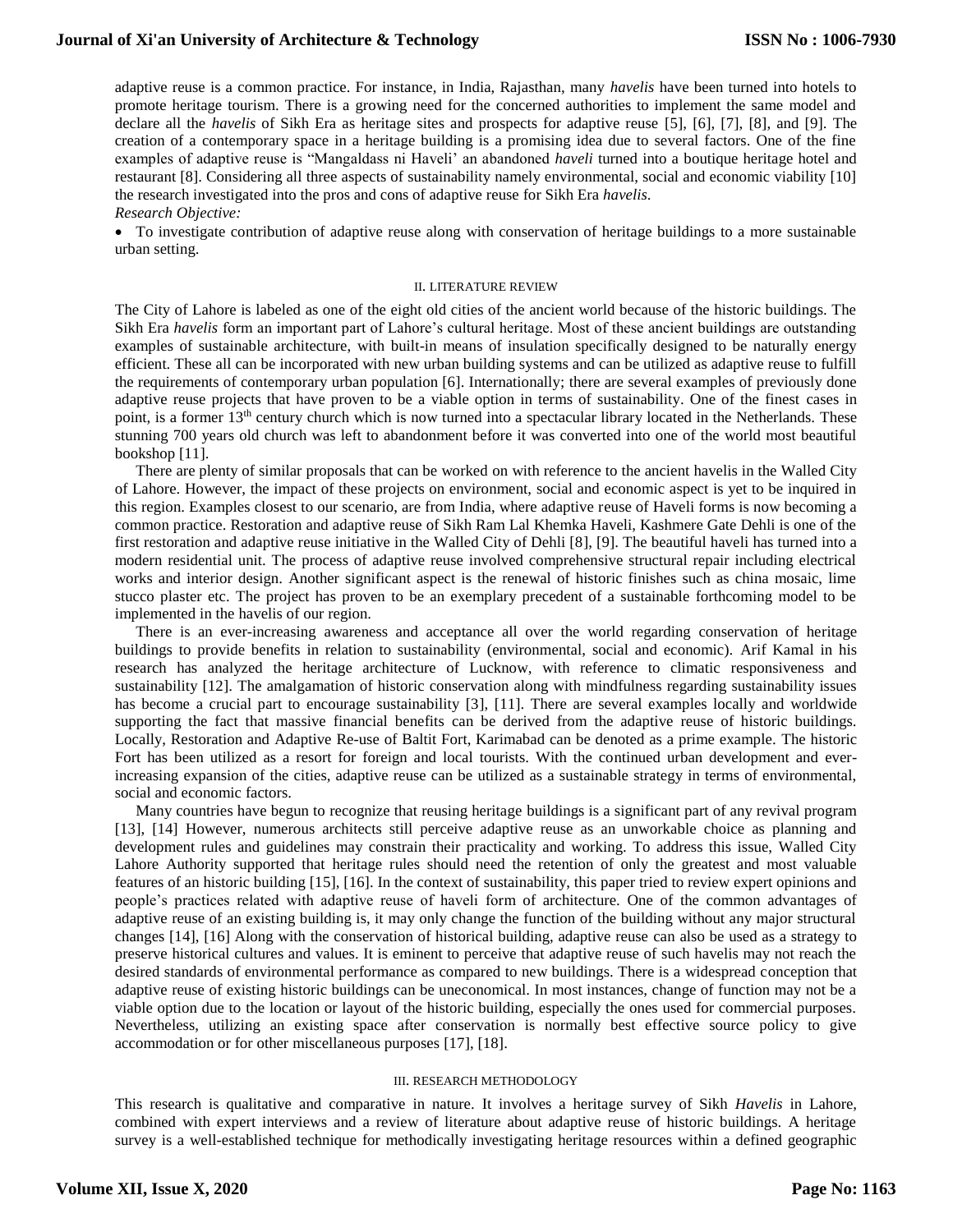# **Journal of Xi'an University of Architecture & Technology**

area. The research methodology partly utilizes individual narratives and oral history, based on discussions held with the local residents and experts in the field [19], [20]. The interview questions were based on the set objectives such as efficiency of adaptive reuse, strategy to achieve sustainability, suitable or unsuitable attributes for adaptive reuse, features effecting decision to reuse, barriers and opportunities to adaptive reuse of Sikh Era *Havelis.* 

The Heritage survey for this research conducted through following process:

- I. Heritage property owners, key experts from the field and community groups were consulted early in the process to identify potential issues, risks and opportunities.
- II. The local community has been an active partner and contributed knowledge pertaining history of Sikh Era *Havelis* in the Walled City. A diversity of opinions about restoration and adaptive reuse of ancient *havelis* were sought to ensure that views are broadly representative.
- III. Heritage professionals employed by local government provided technical skills and services needed to carry out the heritage survey*.*

The structures selected for heritage survey included the havelis located inside Walled City Lahore. According to historical interpretations, the Sikhs built several Havelis in the Walled City, by adopting certain features of Mughal Architecture and their own design and techniques. At present, these Havelis are now under the government jurisdiction or owned by private families. While some of these havelis are very well maintained but most of them requires immediate action for restoration or adaptive reuse. Among the most prominent Havelis, according to their significance in the historical context includes, Haveli Dina Nath, Haveli Baij Nath, Haveli Alif Shah, Haveli Mian Sultan, Haveli Mubarak Begum, Nisar Haveli. Haveli of Nau Nihal Singh and Faqir Khana. Haveli of Nau Nihal Singh popularly known as Victoria School for Girls. These havelis are either vacant or used for various purposes e.g. serving as a museum or educational institution. Haveli of Jamadar Khushal Singh has been converted into Chuna Mandi Girls College, Lahore.

#### IV. FINDINGS AND DISCUSSION

The heritage survey and expert interviews identified significant factors that determine the need for implementing conservation and adaptive reuse for Sikh Era *Havelis* in Walled City.

| <b>Needed Features in Old Havelis</b>                                 | <b>Agreed Features in Old Havelis</b>                                                | Differences of Opinions in Old<br><b>Havelis</b>    |  |  |
|-----------------------------------------------------------------------|--------------------------------------------------------------------------------------|-----------------------------------------------------|--|--|
| To encourage further conservation                                     | Adaptive reuse of old Haveli increased its<br>value                                  | To decide adaptive<br>reuse is<br>economical or not |  |  |
|                                                                       | Adaptive reuse of old Haveli increased age<br>of a building                          |                                                     |  |  |
| To enhance the quality of built<br>heritage                           | The old buildings give incentive to rebuild<br>or demolish                           |                                                     |  |  |
| Тo<br>sustainability<br>incorporate<br>principles                     | Old buildings reuse provided safe and<br>healthy environment.                        |                                                     |  |  |
| To treat old buildings as renewable<br>resources                      | <b>Feasibility</b> stage provide<br>factors<br>to<br>incorporate in decision process |                                                     |  |  |
| To consider the ability of the<br>building to blend in future changes |                                                                                      |                                                     |  |  |

Table I. Summarized Results of Interviewed Respondents

Table 1 demonstrated the fact that there is a dire need to encourage restoration/adaptive reuse projects to preserve the historical architecture. The emphasis was placed on incorporating sustainability principles and these *havelis* should be treated as refurbished renewable resources. There was wider opinion about preserving a building in a better prospect if it is used for some other function. Since the current situation of the *havelis* is crumbling, the respondents believed that adaptive reuse should be a viable option instead of disposal of the building. In the same instance, respondents perceived the poor condition of a building provided the potential for restoration or adaptive reuse as well as demolishing the structure. Interviews identified that it is important to consider the ability of the building to blend in requirements of urban progression. Incentives provided by the relevant authorities, were identified as the most important factor that can motivate the concerned people to conserve buildings. Experts from the field were convinced of adaptive (building) reuse and refurbishment as a sustainable option as opposed to demolition and rebuilding.

To formulate conceptual working framework for the architects and developers regarding restoration and adaptive reuse of Sikh Era historic havelis, the survey highlighted various factors that should be considered in the decisionmaking process. Cultural significance of the haveli needs to be assessed before adaptive reuse consideration. In addition, multiple practical options for reutilizing a building shall be explored while keeping cultural and historical character of the building in the view. To initiate the process for adaptive reuse, feasibility studies should be carefully developed and analyzed to ensure and determine whether projected outcomes can meet sustainability benchmarks in terms of social, economic and environmental benefits. Some of the respondents perceived it to be necessary to explicitly determine the technical and economic challenges of adaptive reuse of a Sikh Era historic building. In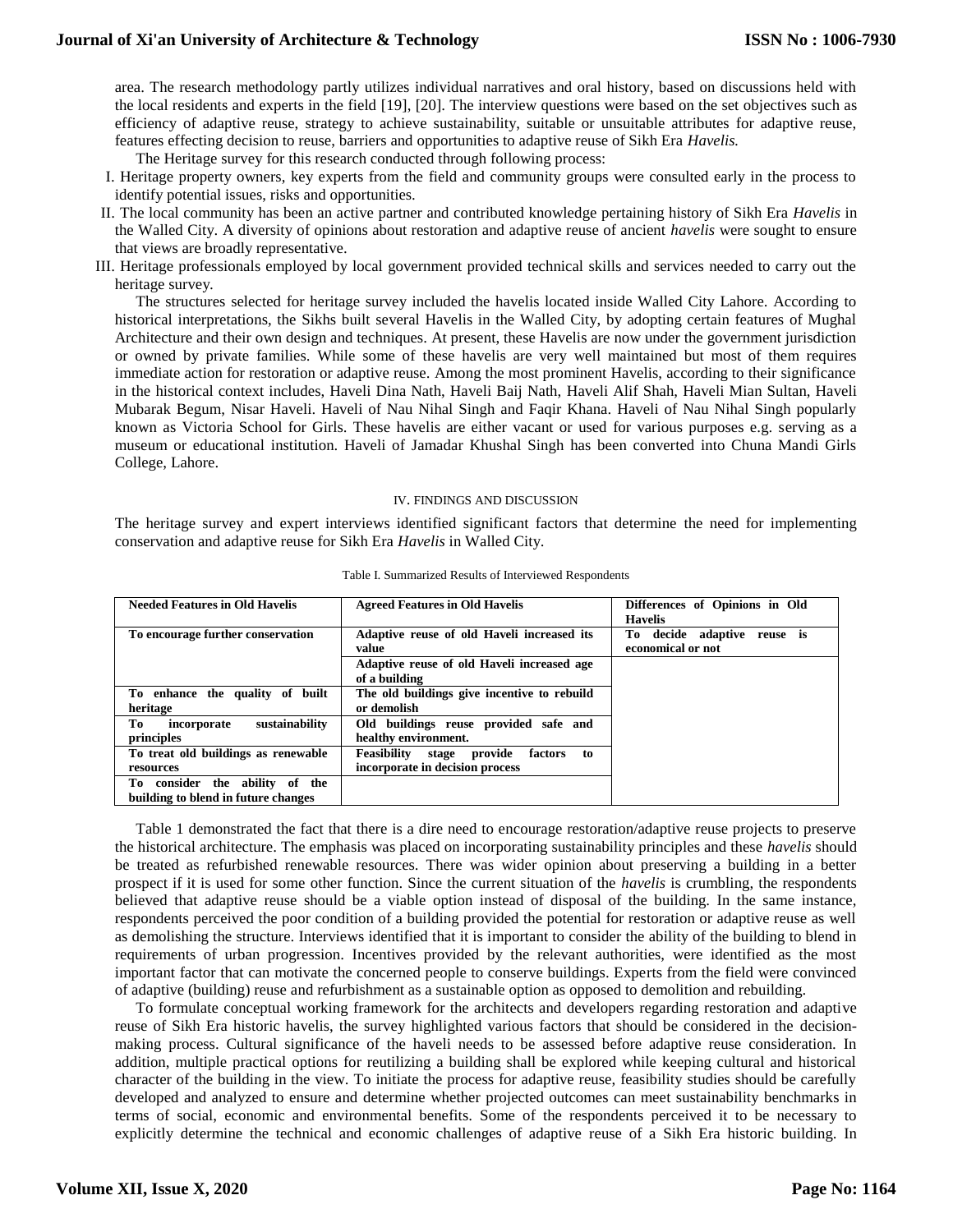particular, the determination of how existing mechanisms and the intended construction method would maintain the structural integrity of the building was considered essential. In combination, a cost-benefit analysis that was extended to triple bottom line objectives (including economic, social and environmental sustainability) was also identified as being required. The elements on which the comparison is made are separated in table 1 for the new construction and historical structures.

### *Opportunities and barriers of adaptive reuse*

A wide range of barriers and opportunities to adaptive reuse were identified in the interviews (table 2). An inability to estimate economic viability of adaptive reuse was considered to be a barrier. The difficulty to estimate the costs of adapting a building compared with the costs of constructing a new one. There was a perception that it was more economical to demolish and construct a new building than to reuse. Adaptive reuse was perceived to be cost effective, in most cases, but the availability and price of materials to match existing elements/fixtures/fittings was an issue of concern. It was perceived that retaining older buildings rather than building more new ones would create a more aesthetical environment for the community. While older commercial buildings often do not support passive environmental techniques, it was perceived that existing buildings do provide opportunity to test many new innovative technologies and develop diverse solutions to enhance sustainability. Analyzing the impact of adaptive reuse on sustainability, respondents believed that adaptive reuse would impact sustainability by reducing the amount of demolition. However, some respondents felt the impact would be beneficial, while a few felt it would have a negative impact. The respondents felt that the adaptive reuse project of a Sikh Era Haveli will be economically viable only if costs and benefits were factored in over the life of the building.

Although adaptive reuse was seen as a more sustainable option than redevelopment, the decision would be case sensitive. Although some of them felt that in some cases adaptive reuse could inhibit energy efficiency and the opportunity to increase urban density, it had other benefits in this context such as visual amenity and cultural heritage values. Provided the structure of existing buildings is still functional, respondents felt that adaptive reuse should be a prime consideration in terms of sustainability. The majority of responses emphasized that it must be assessed on a case-by-case basis, but with an innovative approach the longer-term sustainability of a building should be enhanced by adaptive reuse. Adaptive reuse was seen to be effective because the respondents that referred to economic viability, felt the costs to demolish outweighed the costs to improve the building. Respondents identifying eco-efficiency as a factor, referred to case studies that show eco-efficiency of buildings is increased during adaptive reuse by using efficient heating, insulation and low-impact materials. It would appear from the respondents generally that utilizing existing buildings through adaptive reuse provides the opportunity to make the total built environment more aesthetically pleasing and productive, while holding streetscapes and our sense of place.

| S. No.       | <b>Opportunities</b>                                                                                                                    | <b>Barriers</b>                                                                                                                                                                                        |  |  |
|--------------|-----------------------------------------------------------------------------------------------------------------------------------------|--------------------------------------------------------------------------------------------------------------------------------------------------------------------------------------------------------|--|--|
| $\mathbf{1}$ | Retaining older buildings rather than building<br>more new ones would create an aesthetically<br>pleasing environment for the locality. | An inability to estimate economic viability                                                                                                                                                            |  |  |
| $\mathbf{2}$ | Adaptive reuse would impact sustainability by<br>reducing the amount of demolition                                                      | More economical to demolish and construct a new<br>building than to reuse                                                                                                                              |  |  |
| 3            | Sikh Era Haveli will be economically viable only<br>if costs and benefits were factored in over the<br>life of the building             | Availability and price of materials to match existing<br>elements/fixtures/fittings                                                                                                                    |  |  |
| 4            | Adaptive reuse could inhibit energy efficiency<br>and the opportunity to increase urban density                                         | Older commercial buildings often do not support<br>passive environmental techniques.                                                                                                                   |  |  |
| 5            | Visual amenity and cultural heritage values                                                                                             | Existing buildings do provide opportunity to test new<br>innovative technologies and develop diverse solutions to<br>enhance sustainability.                                                           |  |  |
| 6            | Total built environment more aesthetically<br>productive, while<br>holding<br>pleasing<br>and<br>streetscapes and our sense of place.   | Felt the costs to demolish outweighed the costs to<br>improve the building.                                                                                                                            |  |  |
| 7            |                                                                                                                                         | Eco-efficiency as a factor, referred to case studies that<br>show eco-efficiency of buildings is increased during<br>adaptive reuse by using efficient heating, insulation<br>and low-impact materials |  |  |

| Table 2. Opportunities and Barriers of Adaptive Reuse of Historic Buildings |  |  |  |
|-----------------------------------------------------------------------------|--|--|--|

#### V. CONCLUSION

Restoration and Adaptive Reuse of historical *havelis* in Lahore can be a promising idea as far as the principles of sustainability is concerned. However, there are ambiguities and grey areas to be addressed, especially where economic viability is concerned. In case of Sikh Era *Havelis* in Walled City, these heritage buildings can engage local communities with a commanding reason to look after their surrounding environments. These *havelis* are Heritage are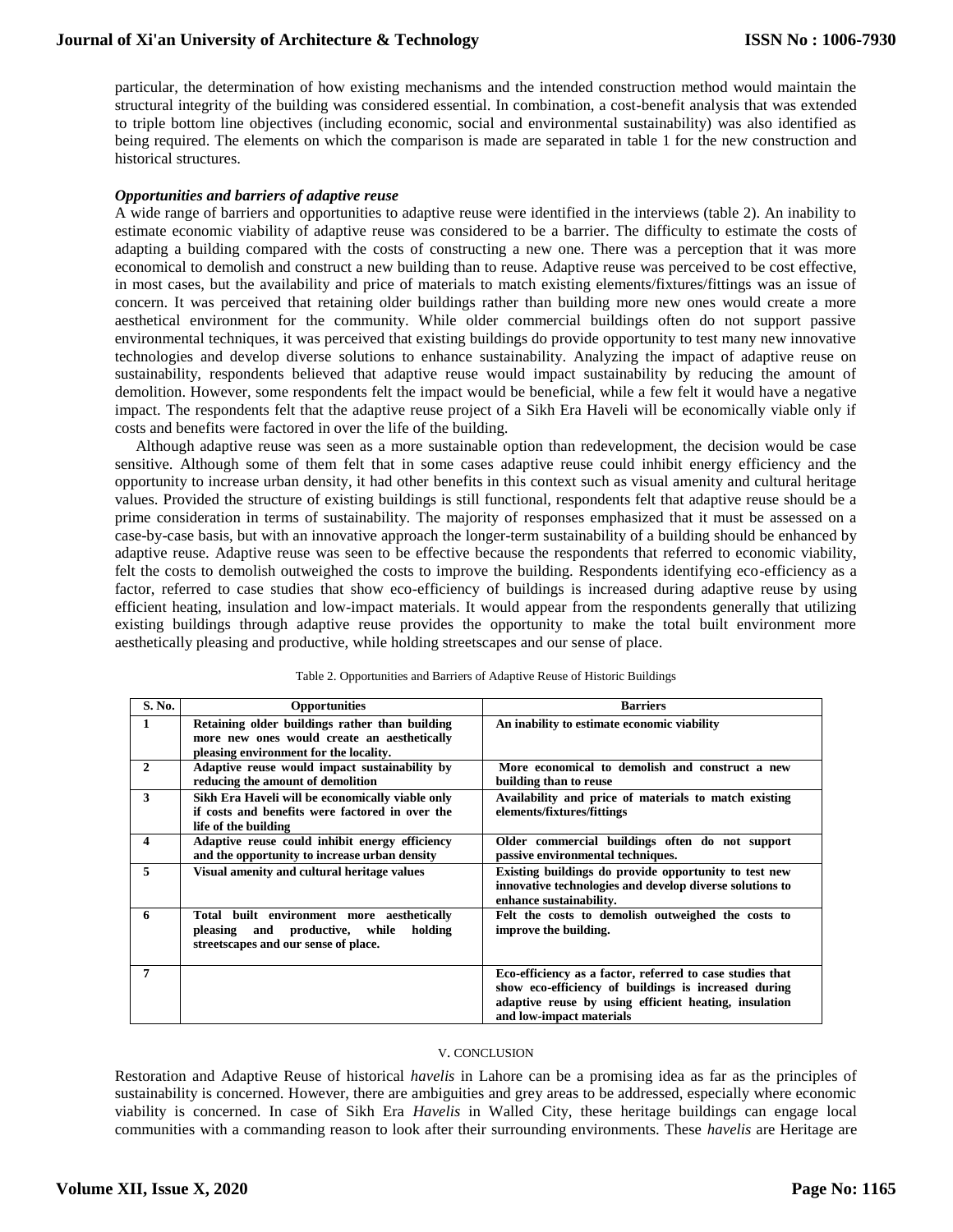# **Journal of Xi'an University of Architecture & Technology**

cultural representations of a golden era in the subcontinent and the restoration/adaptive reuse will impact on community wise sense of belonging which is main component of social sustainability. Regardless of unusual plot ratios or lack of functional efficiency, it is preferable to reuse these *havelis* rather than replace or demolish due to significance of their historic existence and cultural values. These ancient *havelis*, can be a visual delight that connects the local surroundings with its historic origin. However, if the restoration/adaptive reuse of these havelis in the Walled City can contribute to the three principles of sustainability, has not been explored comprehensively. There seems to be a conflict of interest whether the historic values to be preserved or the progression of the sustainable urban design agenda should be promoted. In some cases, it appears that the historic materials used in the havelis may obstruct the use of new innovative materials or techniques needed for adaptive reuse. Also, to ensure not to interfere with the ancient haveli's original character is yet another challenge. Despite presenting many positive outcomes in terms of sustainability, the adaptive reuse of historic *havelis*, may create many such problems. This idea may entail many technical difficulties that working on ancient *havelis* will generate. The availability of the materials used in the ancient buildings can become a major issue as many of the materials and components used in these historic buildings are no longer readily available in the market and may have to be contrived on order. Next issue will be the availability of the suitably qualified skilled craftsman. There used to people working manually to create the masterpieces in architecture we witness today in the form of these ancient havelis. Modern architecture, however, uses innovative time-saving technologies therefore; craftsmanship of such level is exceptionally sparse and expensive. Therefore, from an investment point of view, these issues will impact on the economic viability of carrying out an adaptive reuse project and may prove totally impractical for developers in Pakistan. Only if the federal government or on provincial level incentives are provided, maybe the case of adaptive reuse will present a strong footing. The need of the hour is to provide awareness to the general public about the crumbling situation of these havelis in the walled city. The ability to make heritage buildings attractive to developers as viable reuse projects relies heavily on the introduction of legislation that offers substantial financial incentives. The research has highlighted several broad questions concerning the adaptive reuse of Sikh Era Historic *Havelis.* These heritage buildings are icons that should be conserved rather than left for abandonment and disrepair. The research will be helpful in formulating a conceptual framework to plan and implement restoration and adaptive reuse of Sikh Era historic havelis in Lahore.

#### VI. RECOMMENDATIONS

According to the findings, following key recommendations are provided to formulate a framework of understanding for restoration and adaptive reuse of these Sikh Era *Havelis* in Lahore. From the crux of the heritage survey and the views of the local community and professionals, three fundamental guidelines were identified for the implementation of policies regarding restoration and adaptive reuse of these ancient buildings.

- 1.Taking account of the territorial dimension of these ancient sites is the most crucial aspect in the restoration or adaptive reuse of the Sikh *Havelis*. These heritage buildings are inherently connected to the surrounding urban territories. It is required to consider the urban functional aspect along with the cultural and historical values attached to the site. The acknowledgement of this territorial dimension is dependent on a better co-ordination between the policies guiding the protection of heritage buildings and territorial strategies of the urban settings. This co-ordination between public and private entities for the development of infrastructure is deemed essential for heritage restoration and conservation. A rigorous definition of a heritage *haveli* within the territory would clarify its relations with other areas. It will ensure that the heritage site is restored and utilized for something better again without losing its original character, and will not cause any disturbance in the daily life function of its surrounding area.
- 2.The heritage sites all over the world are considered to be as witness of relationship between past and present. There is global strategy widely accepted for the development of historic buildings which is based upon respect for heritage values and the strengthening of identity to contribute in reinforcing social interconnection. The aim is to safeguard the social connection as well as economic viability with tourism promotion. For this, there is a dire need to elaborate an economic and social development strategy. To achieve this improvement, awareness programs for the residential community, small businesses, artisans and other activities must be encouraged. The activities must be designed to welcome populations from all social, ethnic or religious categories. The outstanding cultural image of the these historic havelis and the specific potentials originating from their history can be used in developing economic strategies for the Lahore city. Therefore, it is of paramount importance to strengthen the mutual collaboration among concerning national and municipal authorities, non-governmental organizations and local community, as well as with the private sector in defining an integrated socio-economic urban development and heritage conservation and restoration strategy.
- 3. A proper working framework is essential for strengthening the public institutions that contribute in the formulation of restoration and adaptive reuse policies. Economic and social development projects should be based upon a long-term clear, coherent and publicly approved political vision. In this framework, the involvement of the legitimate local authorities is an essential component for successful implementation. These authorities should be responsible for the coordinated supervision of conservation or restoration and development interventions. The